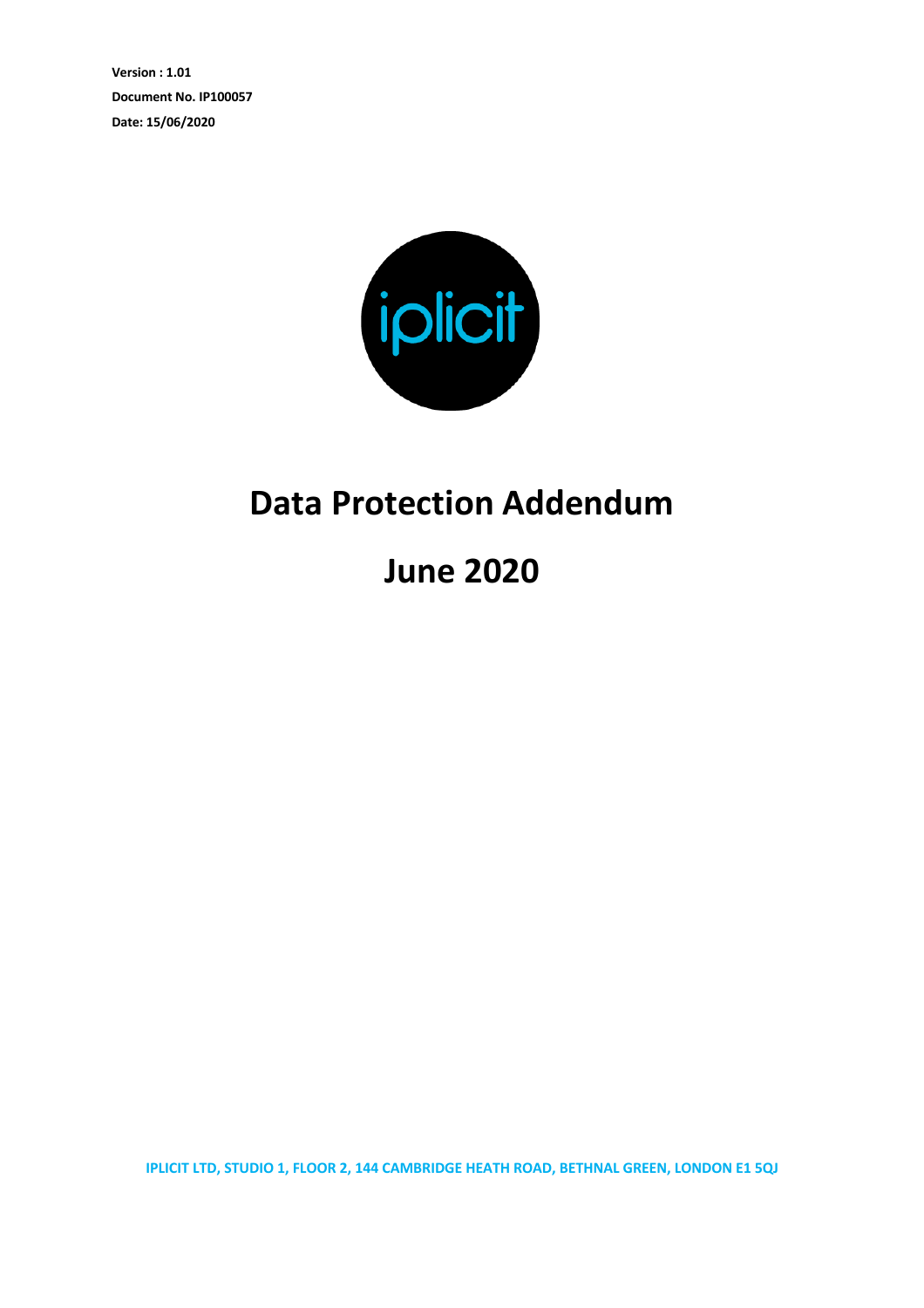## 1.1 In this clause:

- 1.1.1 "Data Protection Legislation" shall mean the Data Protection Act 2018 and any other applicable laws relating to the protection of personal data and the privacy of individuals (all as amended, updated or re-enacted from time to time);
- 1.1.2 "Data Subject", "Controller", "International Organisation", "Processor" and "Processing" have the same meaning as in the Data Protection Legislation;
- 1.1.3 "Personal Data" has the meaning set out in the Data Protection Legislation in relation to data Processed under this Agreement;
- 1.1.4 "Regulator" means any independent public authority responsible for monitoring the application of the Data Protection Legislation in the UK or any other member state of the European Union;
- 1.1.5 "Third Country" means any country other than the UK, a European Union Member State or a member of the European Economic Area at the time of transfer of Personal Data; and
- 1.1.6 "the Supplier" refers to Iplicit Ltd.
- **1.1.7** "the Customer" refers to the person or incorporated entity whose name and address is set out in Schedule 1 of the Software Services Subscription Agreement
- 1.2 For the purposes of the Data Protection Legislation, the Supplier is a Processor acting on behalf of The Customer and, for the purposes of this Agreement:
	- 1.2.1 the types of Personal Data are: [financial records and the categories of Data Subjects are: college members, guests, suppliers and customers; and
	- 1.2.2 the nature/purpose of the Processing is to enable the supplier to carry out the services (providing an accountancy application as Software as a Service) and the duration of the Processing shall be the term of this Agreement.<sup>1</sup>
- 1.3 The Supplier shall comply with its obligations under the Data Protection Legislation and shall, in particular:
	- 1.3.1 process the Personal Data only to the extent necessary for the purpose of providing the services and in accordance with The Customer's written instructions (including with respect to transfers of Personal Data to a Third Country or to an International Organisation)<sup>2</sup>;
	- 1.3.2 implement appropriate technical and organisational measures in accordance with the Data Protection Legislation to ensure a level of security appropriate to the risks that are presented by such Processing, in particular, from accidental or unlawful destruction, loss, alteration,

<sup>1</sup> Required by Art 28(3) of GDPR

<sup>2</sup> Required by Art 28(3)(a) and Art 29 of GDPR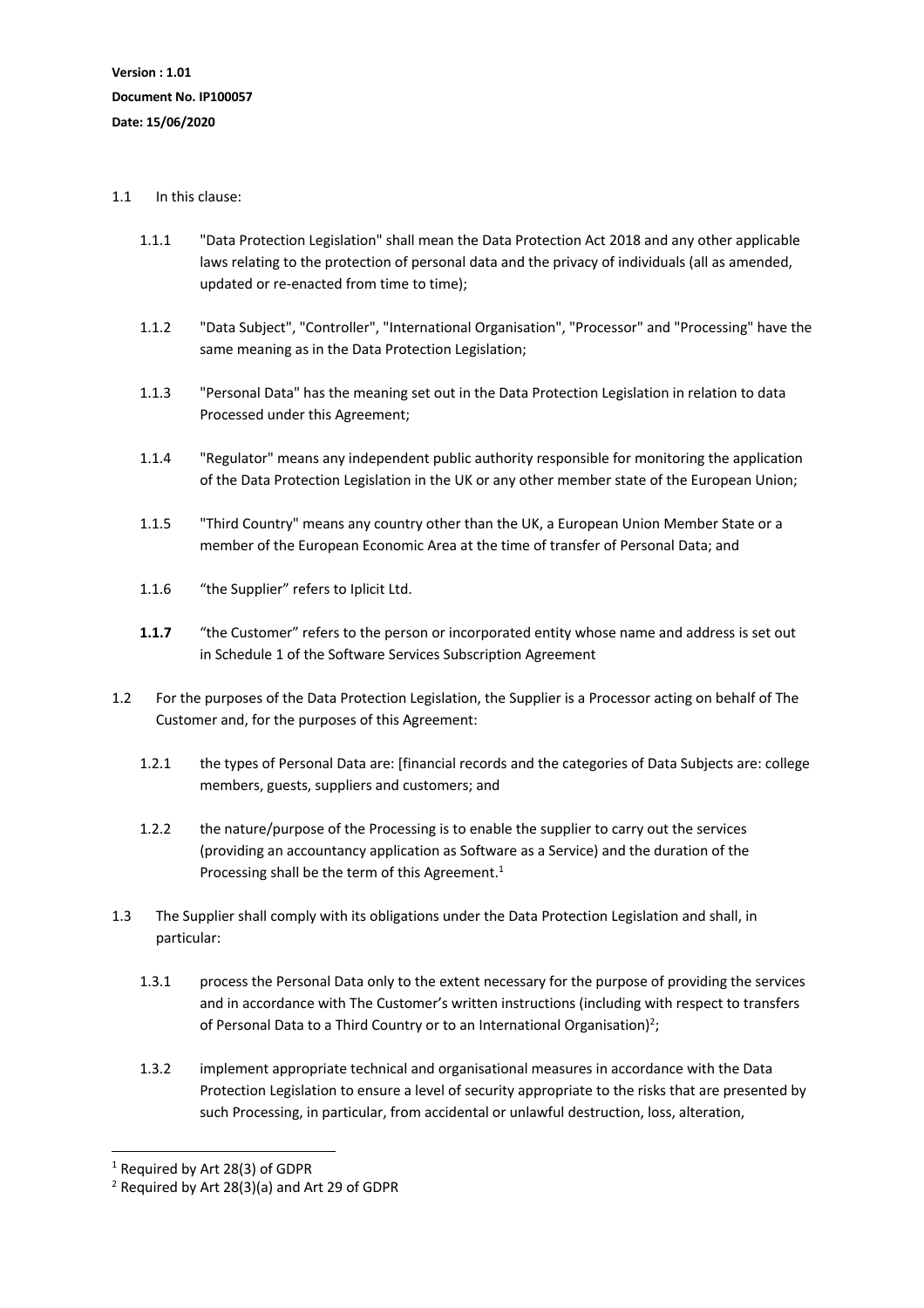unauthorised disclosure of, or access to Personal Data, taking into account the state of the art, the costs of implementation, the nature, scope, context and purposes of Processing and the likelihood and severity of risk in relation to the rights and freedoms of the Data Subjects<sup>3</sup>;

- 1.3.3 ensure that any employees or other persons authorised to Process the Personal Data are subject to appropriate obligations of confidentiality<sup>4</sup>;
- 1.3.4 on request by The Customer and taking into account the nature of the Processing and the information available to the Supplier, assist The Customer in ensuring compliance with its obligations under Articles 32 to 36 of the General Data Protection Regulation (EU) 2016/679 (where applicable) in respect of the Personal Data<sup>5</sup>;
- 1.3.5 The Supplier may transfer Personal Data to a Third Country or an International Organisation provided that it meets the relevant requirements under Articles 44 — 50 of the General Data Protection Regulation.
- 1.3.6 not engage any third party to carry out its Processing obligations under this Agreement without obtaining the prior written consent of The Customer and, where such consent is given, procuring by way of a written contract that such third party will, at all times during the engagement, be subject to data processing obligations equivalent to those set out in this clause<sup>6</sup>;
- 1.3.7 notify The Customer, as soon as reasonably practicable, about any request or complaint received from a Data Subject (without responding to that request, unless authorised to do so by The Customer) and assist The Customer by technical and organisational measures, insofar as possible, for the fulfilment of The Customer's obligations in respect of such requests and complaints<sup>7</sup>;
- 1.3.8 notify The Customer without undue delay on becoming aware of a Personal Data breach<sup>8</sup>;
- 1.3.9 on request by The Customer, make available all information necessary to demonstrate The Customer's compliance with this clause and on reasonable advance notice in writing otherwise permit, and contribute to, audits carried out by The Customer (or its authorised representative) with respect to the Personal Data<sup>9</sup>;
- 1.3.10 on termination or expiry of this Agreement, destroy, delete or return (as The Customer directs) all Personal Data and delete all existing copies of such data unless required by law to keep or store such Personal Data<sup>10</sup>.

 $3$  Required by Art 28(1), Art 28(3)(c) and Art 32 of GDPR

<sup>4</sup> Required by Art 28(3)(b) of GDPR

<sup>5</sup> Required by Art 28(3)(f) of GDPR

 $6$  Required by Art 28(2), 28(3)(d) and 28(4) of GDPR

<sup>7</sup> Required by Art 28(3)(e) of GDPR

<sup>8</sup> Required by Art 33 of GDPR

<sup>9</sup> Required by Art 28(3)(h) of the GDPR

 $10$  Required by Art 28(3)(g) of the GDPR. This could also be covered as part of a separate "Consequences of termination" clause